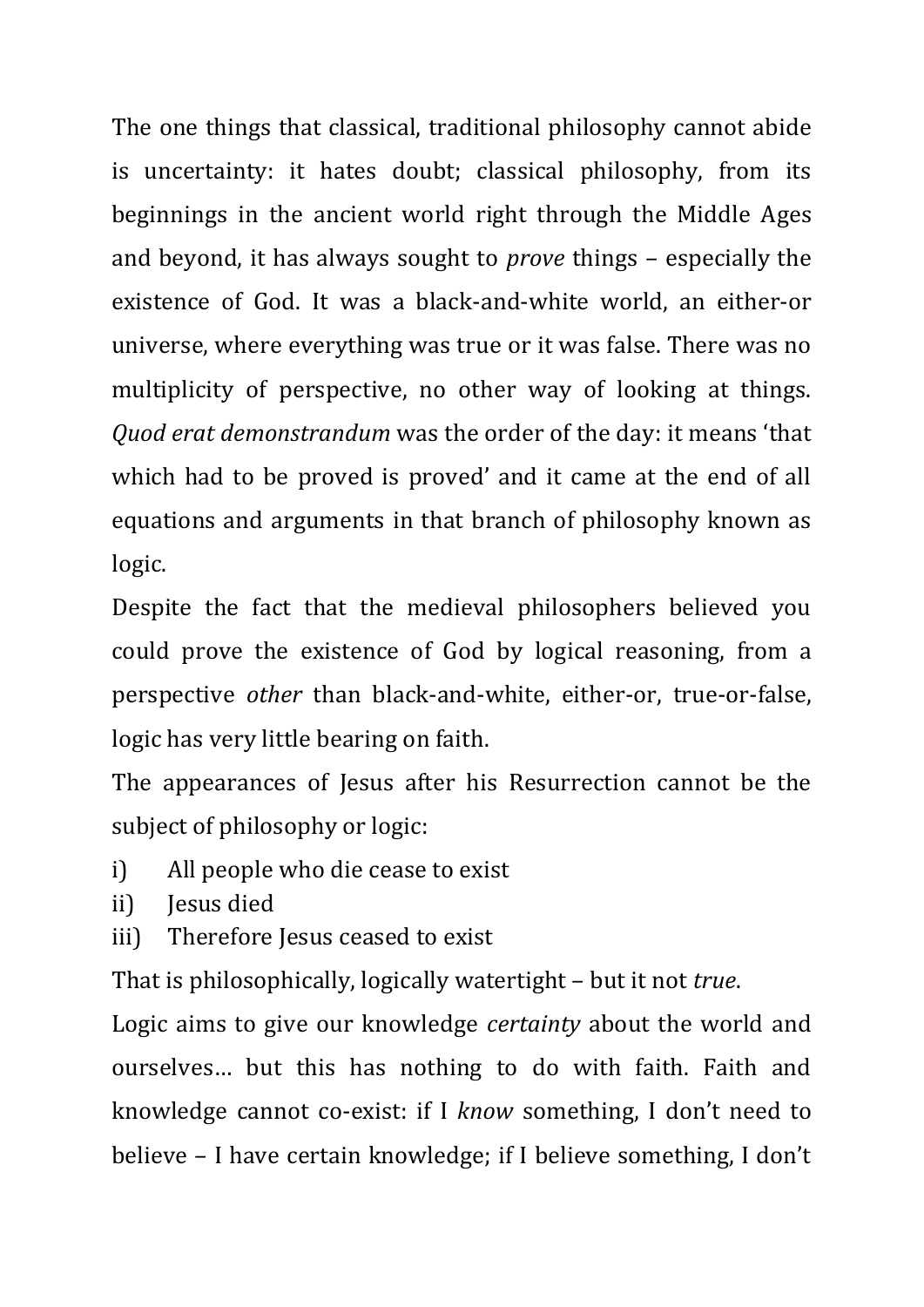have certain knowledge, I have faith. Doubt makes faith possible. Doubt is a pre-requisite for faith.

Thomas the Apostle wanted sure and certain knowledge – proof – that Jesus had risen. Once he had this proof, there was no need for faith, no need for him to believe. We don't need to be too concerned about the doubts we have in our hearts – and we all have them. Sometimes we catch ourselves thinking about someone and saying: 'I wish I had their faith.' But how do we know what their faith is? They too have doubts – otherwise they wouldn't have faith, they would have knowledge. Pope Francis has often made this point: he said that the space where one finds and meets God must include an area of uncertainty. To say that we have met God with total certainty or that we have all the answers to the big questions of life is a sign that we haven't met God at all. A devout faith must be an uncertain faith. He says: "The risk in seeking and finding God in all things, then, is the willingness to explain too much, to say with human certainty and arrogance: 'God is here.' We will find only a god that fits our measure." Or as the 18th century French writer Voltaire once said: 'God made man in his own image, and man promptly returned the compliment.'

Faith needs doubt because what is faith anyway? It is not finding but searching. To find is knowledge – to search is faith. The whole of life, in this sense, in every sense, is a journey of searching. Blaise Pascal, another French writer, contradicted all